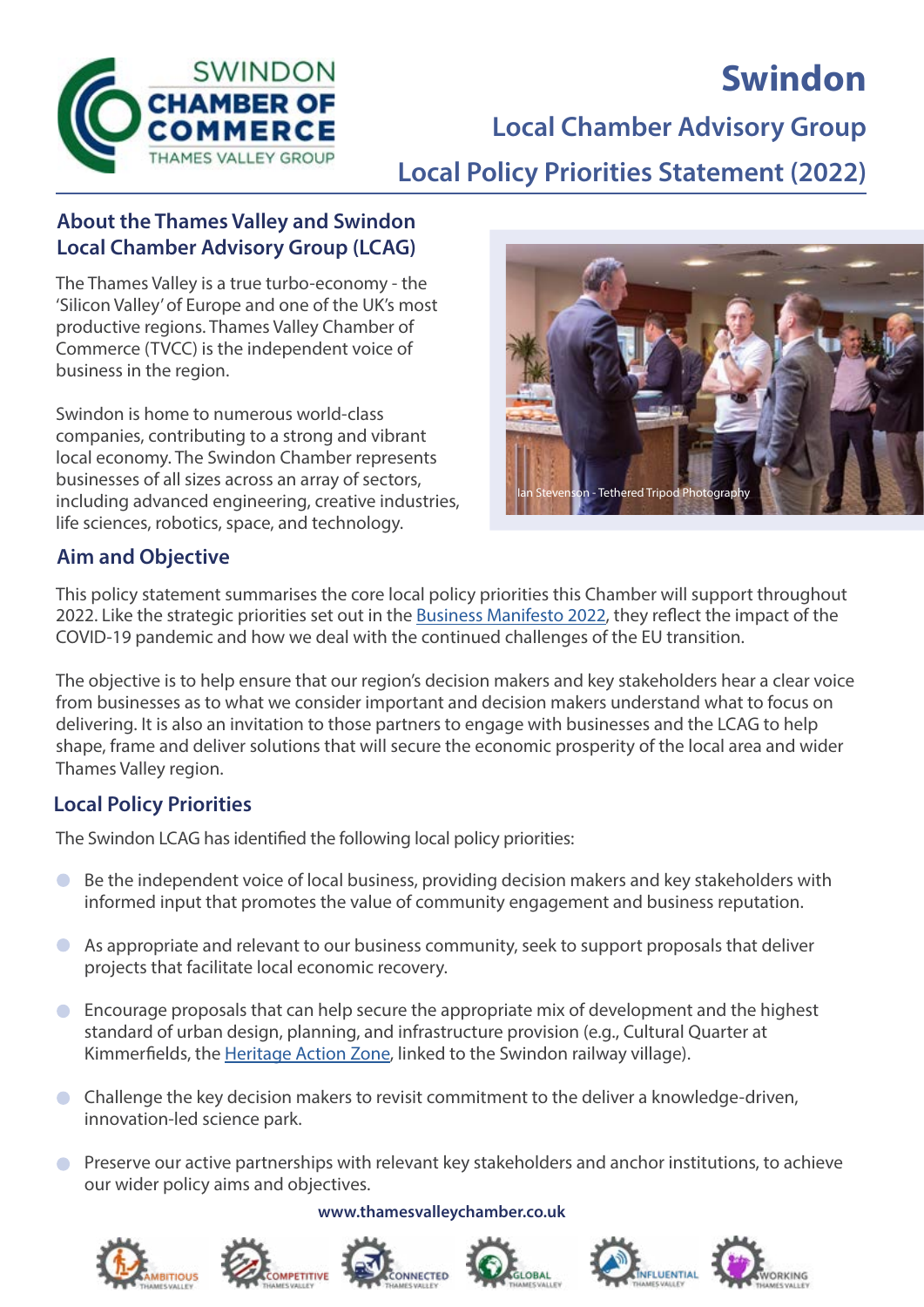

# **Swindon**

# **Local Chamber Advisory Group**

## **Local Policy Priorities Statement (2022)**

- Promote initiatives that support a green recovery, and proposals that are helping to build a local economy centred around net-zero, sustainability principles and social purpose.
- Foster stronger business-focused relationships with all levels of education, including New College Swindon and the [Swindon & Wiltshire Institute of Technology](https://www.sawiot.ac.uk/), to build a greater understanding of the world of work and the skills and knowledge required of business for its future workforce. Promote initiatives that encourage business and academic institutions to focus on skills transfer and diversification to help our workforce adapt.
- Support proposals that strength public transport connections to Heathrow airport.  $\Box$
- Maintain our challenge to relevant key stakeholders to deliver sustained levels of activity that secures  $\bullet$ higher volumes and value FDI projects.
- Maintain support to existing exporters and help new businesses grow their trade activity.
- Remain active participants in the working group preparing for Honda's departure from the town in  $\bullet$ 2021 to minimise the impact of job losses on the local economy and help secure the necessary inward investment to help replace jobs lost. We will continue to work with all relevant statutory agencies to secure the retention of the South Marston Airfield (Honda UK Manufacturing) site as a strategic location for future employment.
- Monitor progress in the preparation of the revised draft Swindon Local Plan 2036, following the  $\bullet$ Regulation 19 [consultation response](https://www.thamesvalleychamber.co.uk/wp-content/uploads/2021/10/05-10-2021_TVCC-submission_Revised-SBC-Reg-19-LP-Review-Reps_Annex-final.pdf) (in 2021), and consider representations to the Examination in Public at the appropriate time.
- Retain our focus on lobbying public authorities to identify and deliver additional new strategic  $\bullet$ employment sites, within or adjacent to the town, that will meet the present and future needs of business, building a stronger, more resilient, economy.
- Promote efforts that forge stronger infrastructure links with the Thames Valley, including:  $\overline{\phantom{0}}$ 
	- Continuing calls for investment along the Great Western Railway (GWR) line to free capacity and maximise the benefits to Swindon of being within 'the golden hour' of London.
	- Supporting appropriate new infrastructure projects and road safety improvement measures, including lobbying for the construction of a Junction 16A, a new Western link road between the M4 (J16A) and the A419 to the north of the town, south of Cricklade and the extension of Thamesdown Drive to connect with the town centre, thereby facilitating regeneration of the Cheney Manor area.
	- $\bigcirc$  Reigniting discussions around the strategic road improvement of the A420 including its re-trunking to a motorway standard.













**www.thamesvalleychamber.co.uk**